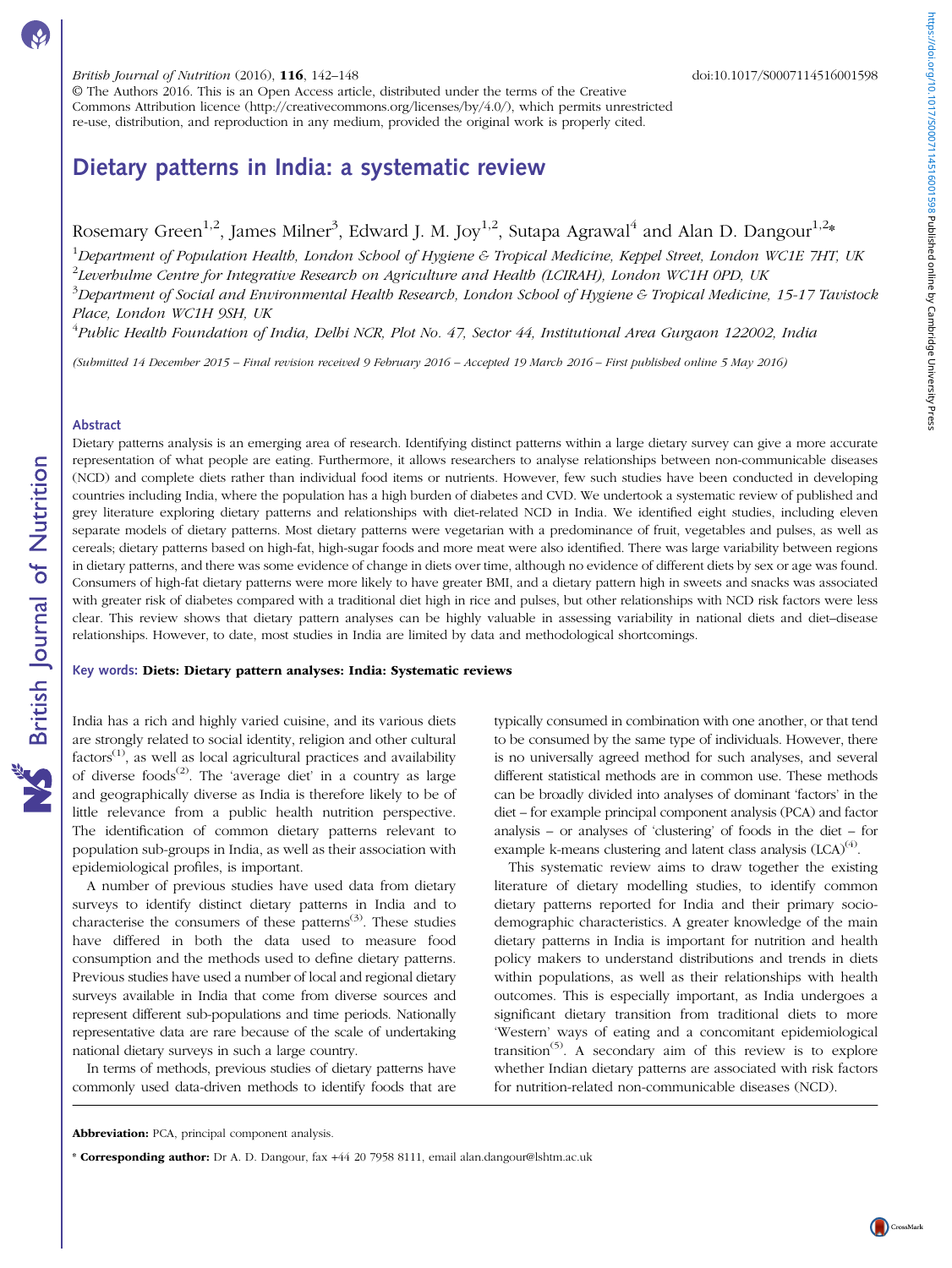#### **Methods**

We performed a systematic review of published and grey literature to identify common dietary patterns in India and variations in these patterns by region, age and sex. We quantified relationships between membership of different dietary patterns and risk factors for NCD. The systematic review protocol can be accessed at<http://sustaininghealth.lshtm.ac.uk/sahdi/>.

#### Search strategy

A number of search terms were used across multiple databases in order to identify studies that used modelling techniques to identify distinct dietary patterns in India. Search terms included combinations of 'diet\*', 'pattern\*' and 'India\*' with specific terms including 'food', 'intake', 'principal component\*', 'pca', 'factor\*', 'fa', 'cluster\*', 'latent class\*' and 'mixture model\*'. Multi-database searching was carried out, across the EMBASE, EThoS, Global Health, IndMED, MEDLINE, PubMed, Scopus and ISS Web of Science databases. Other sources of literature were also searched, including Google Scholar, FAO, the World Bank and the International Food Policy Research Institute.

We included published peer-reviewed studies, grey literature such as dissertations, conference proceedings, reports and other non-peer-reviewed studies. No time cut-offs were imposed, so that articles from the beginning of the databases up to the date of search (10 July 2015) were eligible for inclusion. Papers were considered for inclusion if they were published in English, Hindi, Urdu or Punjabi and were original scientific research papers (review papers were not included). Included studies were required to use dietary survey data from India to estimate at least two distinct dietary patterns in humans. Studies of individual foods or nutrients rather than comprehensive dietary patterns and studies only of infant feeding were excluded. Reviews were hand-searched for other relevant references, as were the reference lists of included studies.

# Data extraction

**NS** British Journal of Nutrition

A database was compiled containing all relevant information from the included studies. This database included the following fields: study authors, year, journal title or publication format, geographical area, years data were collected, specific populations studied, statistical methods, food groups used, number and description of the dietary patterns identified, characteristics of consumers of each dietary pattern (if available), whether the patterns were related to any health outcomes or risk factors and any other relevant information about the study.

The review team leader (R. G.) conducted the search using the databases listed above, and this search was 50 % replicated by another review team member (J. M.) in order to check for consistency. Two members of the review team (R. G. and J. M.) extracted the data in duplicate from the studies and entered them into the database. Cross-checking of data extraction was performed on all included studies in order to confirm that identical data were extracted.

#### Data analysis

The data collected were expected to be highly heterogeneous in nature, so quantitative synthesis was unsuitable. The results of the data extraction were summarised using narrative synthesis and presented in tables. Study quality was assessed through a checklist of eight criteria including clear description of methods and study population (online review protocol).

# **Results**

The initial search identified 1614 references, of which 868 (54 %) were excluded as they were not published in the required languages or were not studies of diets in humans. The titles and abstracts of the remaining 746 identified studies were screened, with 738 being excluded because they did not model distinct dietary patterns. Eight studies that met all inclusion criteria were identified (Fig. 1). These eight studies contained a total of eleven separate models of dietary patterns in India: six studies provided one model each, one study provided three models for different geographical areas of India<sup>([6\)](#page-5-0)</sup> and one study provided separate models for men and women<sup>([7](#page-5-0))</sup>. No additional papers were obtained by searching review articles or the reference lists of included papers, and all included studies were English language and from peer-reviewed journals rather than grey literature.

## Summary of included studies

The studies included eleven models of dietary patterns [\(Table 1\)](#page-2-0). Models 6 and 9 focused on diets in children<sup> $(10,13)$  $(10,13)$  $(10,13)$ </sup>, whereas the other models focused on adults<sup>([6](#page-5-0)–[9,11](#page-5-0),[12\)](#page-6-0)</sup>. Models 1 and 10 included males only<sup>[\(7,8\)](#page-5-0)</sup>; models 5, 7 and 11 were of females only<sup>([7](#page-5-0),[9](#page-5-0))</sup>; and models 2-4 and 8 were of males and females combined<sup>([6](#page-5-0),[12](#page-6-0))</sup>. Only model 7 used data that were nationally representative, including data from all regions of India<sup>([11\)](#page-5-0)</sup>. All regions of India were represented by at least three



Fig. 1. Studies included in the review.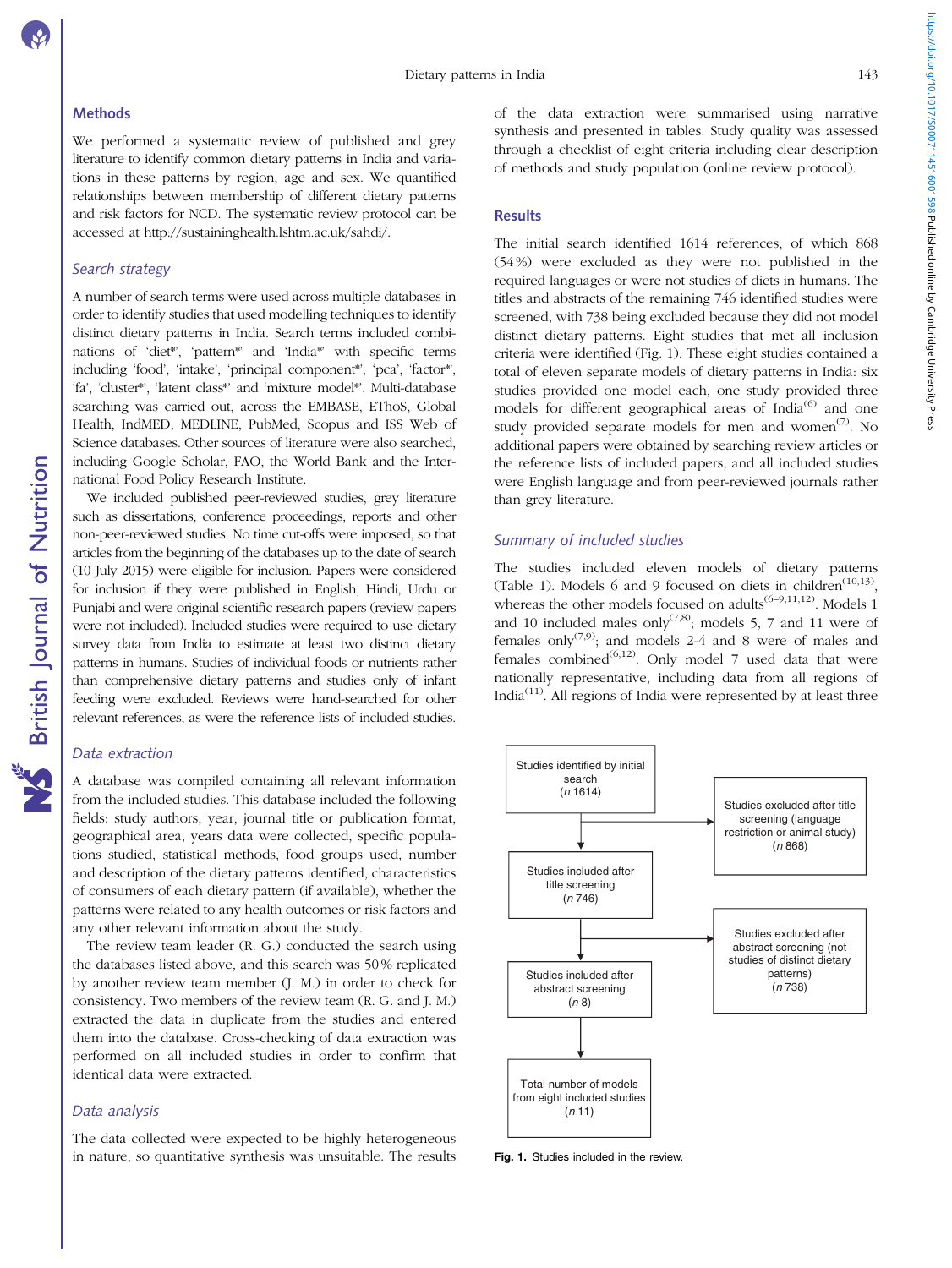|   | ļ              |
|---|----------------|
|   |                |
|   |                |
|   |                |
|   |                |
|   |                |
|   |                |
|   |                |
|   |                |
|   | <br> <br> <br> |
|   |                |
|   |                |
|   |                |
|   |                |
|   |                |
|   |                |
|   |                |
|   |                |
|   |                |
|   |                |
|   |                |
|   |                |
|   |                |
|   |                |
|   |                |
|   |                |
|   |                |
|   |                |
|   |                |
|   |                |
|   |                |
|   |                |
|   |                |
|   |                |
|   |                |
|   |                |
|   |                |
|   |                |
|   |                |
|   |                |
|   |                |
|   |                |
|   |                |
|   |                |
|   |                |
| l |                |
|   |                |
|   |                |
|   |                |
|   |                |
|   |                |
|   |                |
|   |                |
|   |                |
|   |                |
|   |                |
|   |                |
|   |                |
|   | / Press<br>i   |

<span id="page-2-0"></span>

|  | <b>Table 1.</b> Summary of characteristics of included studies |  |  |
|--|----------------------------------------------------------------|--|--|
|  |                                                                |  |  |

| Model<br>no. | Sample size<br>Demographic group | Region*                   | No. food<br>groups | Method     | No.<br>patterns | Variance<br>explained $(\%)$ | Study                             |
|--------------|----------------------------------|---------------------------|--------------------|------------|-----------------|------------------------------|-----------------------------------|
| 1            | 284                              | East                      | 13                 | <b>PCA</b> | 5               | 56                           | Chakraborty et al. <sup>(8)</sup> |
|              | Adult (M)                        |                           |                    |            |                 |                              |                                   |
| 2            | 824                              | North                     | 104                | <b>PCA</b> | 2               |                              | Daniel et al. <sup>(6)</sup>      |
|              | Adult (M and F)                  |                           |                    |            |                 |                              |                                   |
| 3            | 743                              | West                      | 104                | <b>PCA</b> | $\overline{c}$  |                              |                                   |
|              | Adult (M and F)                  |                           |                    |            |                 |                              |                                   |
| 4            | 2247                             | South                     | 104                | <b>PCA</b> | $\overline{2}$  |                              |                                   |
|              | Adult (M and F)                  |                           |                    |            |                 |                              |                                   |
| 5            | 645                              | East                      | 24                 | <b>PCA</b> | 3               | 27                           | Ganguli et al. <sup>(9)</sup>     |
|              | Adult (F)                        |                           |                    |            |                 |                              |                                   |
| 6            | 538                              | South                     | 52                 | <b>PCA</b> | 2               | 21                           | Kehoe et al. <sup>(10)</sup>      |
|              | Children                         |                           |                    |            |                 |                              |                                   |
| 7            | 90180                            | North, South, East, West, | 7                  | <b>LCA</b> | 5               | 17                           | Padmadas et al. <sup>(11)</sup>   |
|              | Adult (F)                        | Northeast                 |                    |            |                 |                              |                                   |
| 8            | 6581                             | North, South, East, West  | 30                 | <b>PCA</b> | 3               | 29                           | Satija et al. <sup>(12)</sup>     |
|              | Adult (M and F)                  |                           |                    |            |                 |                              |                                   |
| 9            | 630                              | West                      | 12                 | <b>PCA</b> | 5               | 55                           | Tupe & Chiplonkar <sup>(13)</sup> |
|              | Children                         |                           |                    |            |                 |                              |                                   |
| 10           | 2864                             | East                      | 13                 | <b>PCA</b> | 6               | 59                           | Venkaiah et al. <sup>(7)</sup>    |
|              | Adult (M)                        |                           |                    |            |                 |                              |                                   |
| 11           | 3525                             | East                      | 13                 | <b>PCA</b> | 6               | 58                           |                                   |
|              | Adult (F)                        |                           |                    |            |                 |                              |                                   |

M, male; F, female; PCA, principal component analysis; LCA, Latent class analysis; –, 'variance explained' was not reported. \* Region refers to geographical regions of India.

models, with the exception of the Northeast region for which data were only available from one model; thus, the Northeast was not analysed separately as a region. Models 1-5 and 8-11 used consumption data from the year 2000 onwards<sup>([6](#page-5-0)-[9,](#page-5-0)[12,13\)](#page-6-0)</sup>, whereas models 6 and 7 used data from the  $1990s^{(10,11)}$  $1990s^{(10,11)}$  $1990s^{(10,11)}$ . Finally, models 1-6 and 8-11 used PCA as their method of defining dietary patterns<sup>[\(6](#page-5-0)–[10](#page-5-0)[,12](#page-6-0),[13\)](#page-6-0)</sup>, whereas model 7 used LCA, a type of cluster analysis<sup>[\(11\)](#page-5-0)</sup>.

The number of food groups used by the researchers to define dietary patterns ranged from 7 to 104, with a mean number of forty-three food groups. The number of dietary patterns identified by each model ranged from two to six, with a mean of four dietary patterns per model. Not all models reported the proportion of the total variance in diets that was explained by the identified dietary patterns, but among the seven models that did report this the variance explained by all patterns ranged from 17 to 59 %, with a mean of 42 %.

Study quality was mixed, with only one study meeting all reporting criteria<sup>([6](#page-5-0))</sup> and two further studies meeting all but one<sup> $(11,13)$  $(11,13)$  $(11,13)$  $(11,13)$ </sup>. Most studies provided adequate descriptions of models and statistical methods, and all studies met the basic requirements for reporting on study populations and geographical regions (although most were not nationally representative – see above). However, some studies failed to provide a detailed breakdown of the composition of each food group.

## Summary of dietary patterns

A total of forty-one dietary patterns were identified ([Table 2](#page-3-0)). Most of the studies used comparable food groups to report the characteristics of the dietary patterns they identified, and these tended to be highly aggregated groups such as fruit, vegetables and dairy products. The dietary patterns identified were ranked 1–6 according to the proportion of the variance in diet they explained ([Table 2\)](#page-3-0). Pattern 1 explained 10–15 % of the variance in diets in the majority of studies. However, there was a great deal of variation in the food contents of the patterns identified, with some models characterised by traditional vegetarian food groups (models 2–4, 8 and 9), whereas others were characterised by meat and high-sugar/fat food groups (models 1, 5–7, 10 and 11).

In total, twenty-nine dietary patterns were defined by predominantly vegetarian food groups, suggesting that vegetarian diets are still prevalent in India. These diets tended to be based on fruit, vegetables, pulses and cereals (mostly rice), with added dairy products, meat and eggs in many cases. The most common food groups across all patterns were vegetables (sixteen out of forty-one patterns), cereals (thirteen patterns) and fruit (ten patterns), meat (nine patterns), pulses (eight patterns) and dairy products (eight patterns). Less common were snacks and sweets, which were found in six patterns each.

## Differences between dietary patterns

We separated the models by region, year, age and sex in order to determine whether they showed a relationship with the distinguishing food groups found in Indian dietary patterns. The consumption of many food groups was variable across the studies from different regions. Sweets and snacks were more likely to characterise diets in the East and South, whereas fruit, vegetables, rice and pulses were more likely to characterise diets in the North and West. Dietary patterns from the East and South were also more likely to be defined by meat or fish consumption than those from the North and West.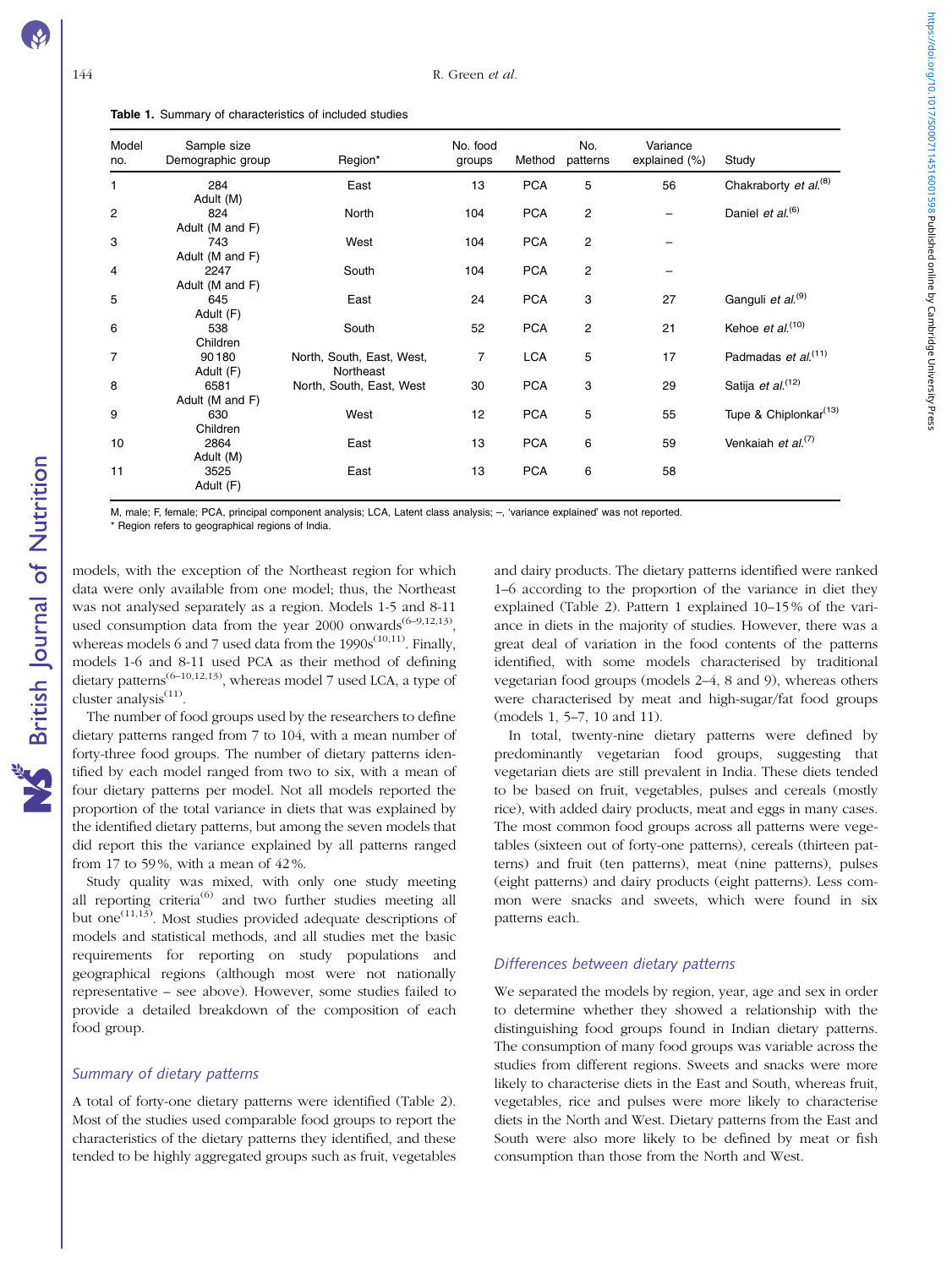|              |                |       | Model no. Dietary pattern no. Region* Foods used to define pattern | Variance explained (%) |
|--------------|----------------|-------|--------------------------------------------------------------------|------------------------|
| $\mathbf{1}$ | 1              | East  | Snacks, sweets, fruit                                              | 14                     |
|              | 2              |       | Fish, soft drinks                                                  | 12                     |
|              | 3              |       | Ghee, butter                                                       | 11                     |
|              | 4              |       | Fresh vegetables                                                   | 10                     |
|              | 5              |       | Dairy products                                                     | 9                      |
| 2            | 1              | North | Fruit, dairy products, snacks                                      |                        |
|              | 2              |       | Vegetables, pulses                                                 |                        |
| 3            | 1              | West  | Pulses, rice                                                       |                        |
|              | 2              |       | Sweets, snacks                                                     |                        |
| 4            | $\mathbf{1}$   | South | Fruit, vegetables                                                  |                        |
|              | $\overline{2}$ |       | Snacks, meat                                                       |                        |
| 5            | 1              | East  | Vegetables, sweets, fruit, pulses, nuts, poultry, eggs             | 11                     |
|              | $\overline{2}$ |       | Butter, oil, ghee                                                  | 8                      |
|              | 3              |       | Red meat, dairy products, cereals                                  | 8                      |
| 6            | 1              | South | Fruit, snacks, meat                                                | 9                      |
|              | 2              |       | Rice, millet, dairy products                                       | 8                      |
| 7            | 1              | All   | Meat, eggs, vegetables                                             | 9                      |
| 2            |                |       | Pulses, eggs, leafy vegetables, dairy products                     | 7                      |
|              | 3              |       | Vegetables, meat                                                   | $\overline{7}$         |
|              | 4              |       | Fruit, vegetables, dairy products, pulses                          | 5                      |
|              | 5              |       | Vegetables                                                         | 5                      |
| 8            | 1              | All   | Rice, nuts                                                         |                        |
|              | 2              |       | Other cereals, vegetables, fruit, dairy products, snacks, sweets   |                        |
|              | 3              |       | Red meat, poultry, fish, eggs                                      |                        |
| 9            | 1              | West  | Rice, pulses                                                       |                        |
|              | 2              |       | Snacks, fruit                                                      |                        |
|              | 3              |       | Wheat, dairy products, sprouts                                     |                        |
|              | 4              |       | Millet, sprouts, leafy vegetables                                  |                        |
|              | 5              |       | Sorghum, leafy vegetables                                          |                        |
| 10           | $\mathbf{1}$   | East  | Dairy products, sugar                                              | 15                     |
|              | 2              |       | Cereals, roots, vegetables, oils                                   | 10                     |
|              | 3              |       | Cereals, pulses, nuts, seeds                                       | 9                      |
|              | 4              |       | Cereals, leafy vegetables, fruit                                   | 8                      |
|              | 5              |       | Fish, oils                                                         | 8                      |
|              | 6              |       | Meat, poultry                                                      | 8                      |
| 11           | 1              | East  | Dairy products, sugar                                              | 14                     |
|              | 2              |       | Roots, vegetables                                                  | 10                     |
|              | 3              |       | Cereals, pulses, nuts, seeds                                       | 9                      |
|              | 4              |       | Fish, oils                                                         | 9                      |
|              | 5              |       | Leafy vegetables, fruit                                            | 8                      |
|              | 6              |       | Meat, poultry                                                      | 8                      |
| Total        | 41             |       |                                                                    |                        |

<span id="page-3-0"></span>Table 2. Summary of dietary patterns produced by included studies.

'Variance explained' was not reported.

\* Region refers to geographical regions of India.

We also divided the eleven models according to year of data, splitting the studies by whether they used data from before or after the year 2000 to provide a simplified method for exploring temporal trends given the limited number of studies. The patterns taken from more recent data were more likely to be characterised by consumption of wheat, fruit and sweets but less likely to be characterised by vegetables.

We found no difference in the most common food groups of dietary patterns according to sex or age: men and women had very similar dietary patterns, and there were not enough studies of children to make a valid comparison.

#### Relationships with health outcomes

Six models reported associations between dietary patterns and nutrition/health outcomes (models 2–6 and 8; [Table 3](#page-4-0)). The most common outcome studied (n 6) was body size (BMI, abdominal adiposity or waist circumference), and other studies reported associations with hypertension  $(n 2)$ , diabetes  $(n 2)$ and cholesterol  $(n 1)$ .

Five of six models found that consumers of dietary patterns defined by high-fat and high-sugar foods such as sweets, snacks and animal products had significantly greater body size. The one remaining model found that a dietary pattern characterised by fruit, snacks and meat was associated with significantly smaller body size. Two models found a significant relationship between dietary patterns and hypertension, with one pattern characterised by vegetable and fruit consumption having an inverse relationship with hypertension, whereas a pattern defined by fruit, dairy products and snacks had a positive relationship with hypertension. A further two models found a significant relationship between dietary patterns and diabetes or pre-diabetes, with a pattern distinguished by rice and pulses associated with a lower risk of diabetes and a pattern characterised by sweets and snacks associated with a higher diabetes risk. Finally, a single model found that consumers of a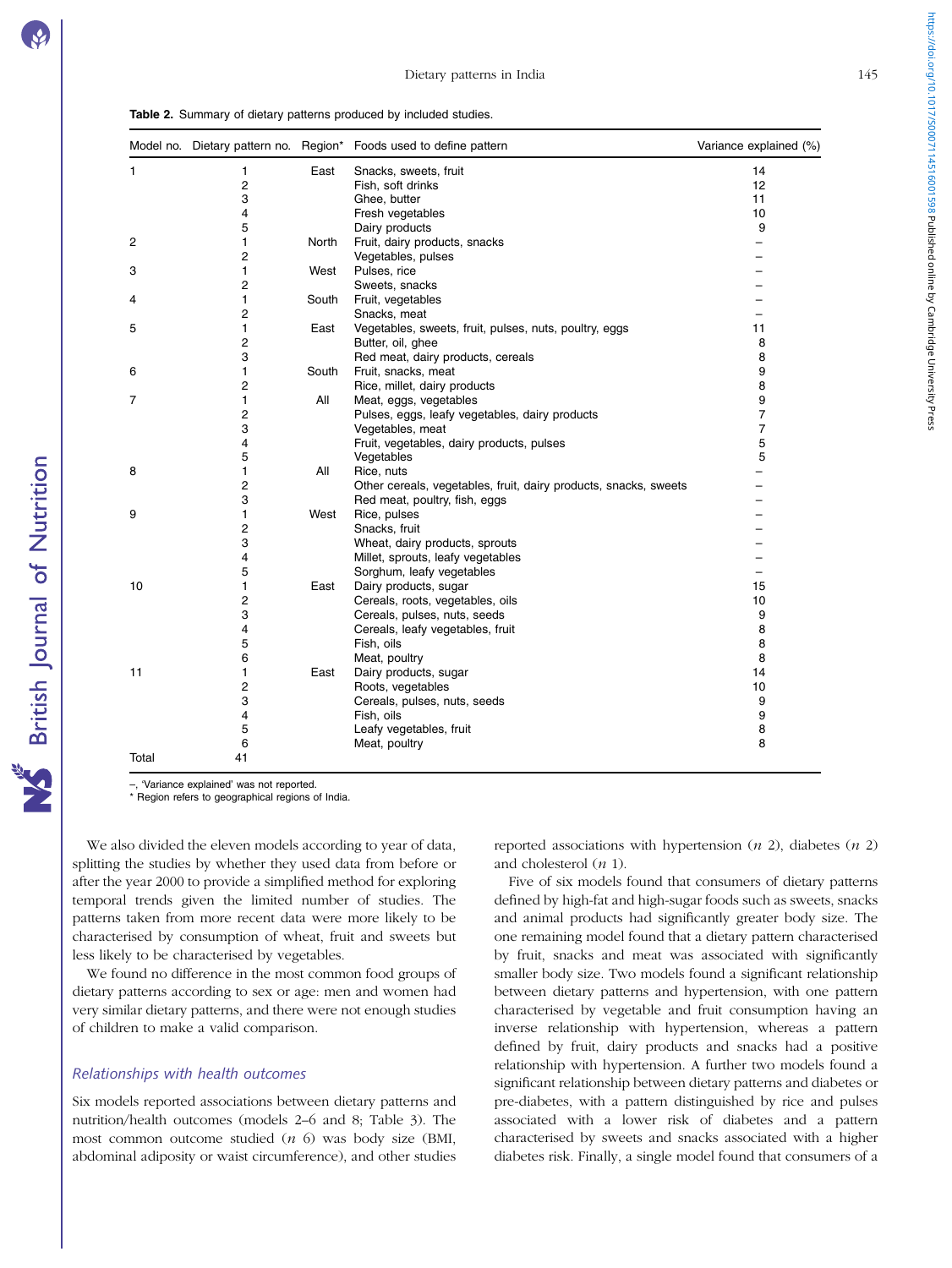<span id="page-4-0"></span>Table 3. Statistically significant relationships between dietary patterns and nutrition/health outcomes

| Nutrition/health outcome            | Model no.* | Dietary pattern no. Foods used to define pattern          | Direction of relationship |
|-------------------------------------|------------|-----------------------------------------------------------|---------------------------|
| Body size (BMI, abdominal adiposity | 2          | Fruit, dairy products, snacks                             |                           |
| or waist circumference)             |            | Sweets, snacks                                            |                           |
|                                     |            | Snacks, meat                                              |                           |
|                                     |            | Butter, oil, ghee                                         |                           |
|                                     |            | Fruit, snacks, meat                                       |                           |
|                                     |            | Red meat, poultry, fish, eggs                             |                           |
| Hypertension                        |            | Fruit, dairy products, snacks                             |                           |
|                                     |            | Fruit, vegetables                                         |                           |
| Diabetes (or pre-diabetes)          |            | Pulses, rice                                              |                           |
|                                     |            | Sweets, snacks                                            |                           |
| Cholesterol                         | 5          | Vegetables, sweets, fruit,<br>pulses, nuts, poultry, eggs |                           |

\* For details of model and dietary pattern numbers, see [Tables 1](#page-2-0) and [2.](#page-3-0)

varied dietary pattern defined by consumption of vegetables, sweets, fruit, pulses, nuts, poultry and eggs had significantly lower cholesterol.

#### **Discussion**

**NS** British Journal of Nutrition

This is the first systematic review of studies modelling dietary patterns in India. The results show that dietary pattern analysis is clearly warranted because of the wide variation in dietary patterns identified across the country. These range from more traditional vegetarian diets characterised by consumption of fruit, vegetables and pulses, to diets characterised by consumption of sweets, snacks and meat. The main differences in dietary patterns that we identified were due to the region of India (with diets in the North and West being more similar to one another, as were diets in the East and South). We found some differences in diets over time but very little difference between men and women.

These findings are consistent with what is already known about diets in India, namely that the majority of diets are vegetarian and high in fruit, vegetables and pulses<sup> $(14)$  $(14)$ </sup>, with additional patterns being high in sweets and snacks and also containing meat. Our results also support existing evidence that there are large variations in dietary patterns between regions and that there is therefore little merit to attempting to define an average diet for the entirety of India. Diets also appear to be changing over time to provide more energy but also to contain a larger share of potentially less healthy foods such as those high in sugar<sup>([5](#page-5-0))</sup>, although these results should be interpreted with caution, as only two models were available that used data from before 2000.

Our review of the associations between dietary patterns and health outcomes found several associations that are suggestive of dietary effects on health. The strongest evidence was of a relationship between dietary pattern and body size, but hypertension, diabetes and cholesterol levels were also found to be significantly related to particular dietary patterns. Common to many of the dietary patterns associated with less favourable risk factor profiles was the presence of snacks as a major dietary component. Snacks in India are usually high-fat, high-salt fried foods that may also be high in  $trans\text{-}fasts^{(14)}$  $trans\text{-}fasts^{(14)}$  $trans\text{-}fasts^{(14)}$ , and this may explain their relationship with a number of different health outcomes. On the other hand, a varied diet high in fruits, vegetables, pulses and nuts was associated with lower cholesterol, indicating that more traditional diets may have a healthier profile.

A major strength of this review is that a diverse range of studies was included in terms of populations. The review included studies of men, women and children from all regions of India, and with mostly recent sources of data. It was also able to combine data from a number of different modelling studies that had all used similar food groups to explore dietary patterns (and in some cases their association with nutrition/health outcomes). The review is therefore able to shed light on the diversity of dietary patterns that have been identified in India and some of their possible health impacts.

The validity of models used for analyses of dietary patterns has been proven in many cases<sup> $(3,15)$  $(3,15)$  $(3,15)$  $(3,15)$  $(3,15)$ </sup>, and they have frequently been shown to have stronger relationships with health outcomes than individual foods or nutrients alone<sup> $(16,17)$  $(16,17)$ </sup>. However, the models are dependent on the quality of the underlying food consumption data. In the present review, most studies relied on analyses of broad food group categories obtained through either FFQ  $(n 4)$ , 24-h recall  $(n 2)$  or a combination of the two methods  $(n 2)$ . Limitations of these methods include inherent measurement error (under-reporting or over-reporting of consumption) and potential subjectivity due to self-reporting. In particular, 24-h recall methods may not be representative of general dietary patterns over the longer term. The higherquality studies tended to use more thorough methods of data collection, for instance the New Interactive Nutrition Assistant – Diet in India Study of Health method combining an intervieweradministered FFQ, open-ended questions, a food-preparer's questionnaire and assistance with estimating portion sizes $<sup>(6)</sup>$  $<sup>(6)</sup>$  $<sup>(6)</sup>$ .</sup>

In addition, there may be methodological limitations to defining valid dietary patterns<sup>([18\)](#page-6-0)</sup>. In particular, PCA (which was used in all but one of the included studies) is a method that is highly useful for finding patterns in data, but it is not necessarily useful in terms of interpretation, because this method tends to separate foods into their factors of greatest importance, so that each pattern ends up being artificially composed of just a few distinguishing food items rather than representing an entire diet. Also, PCA cannot be used to allocate individuals to a given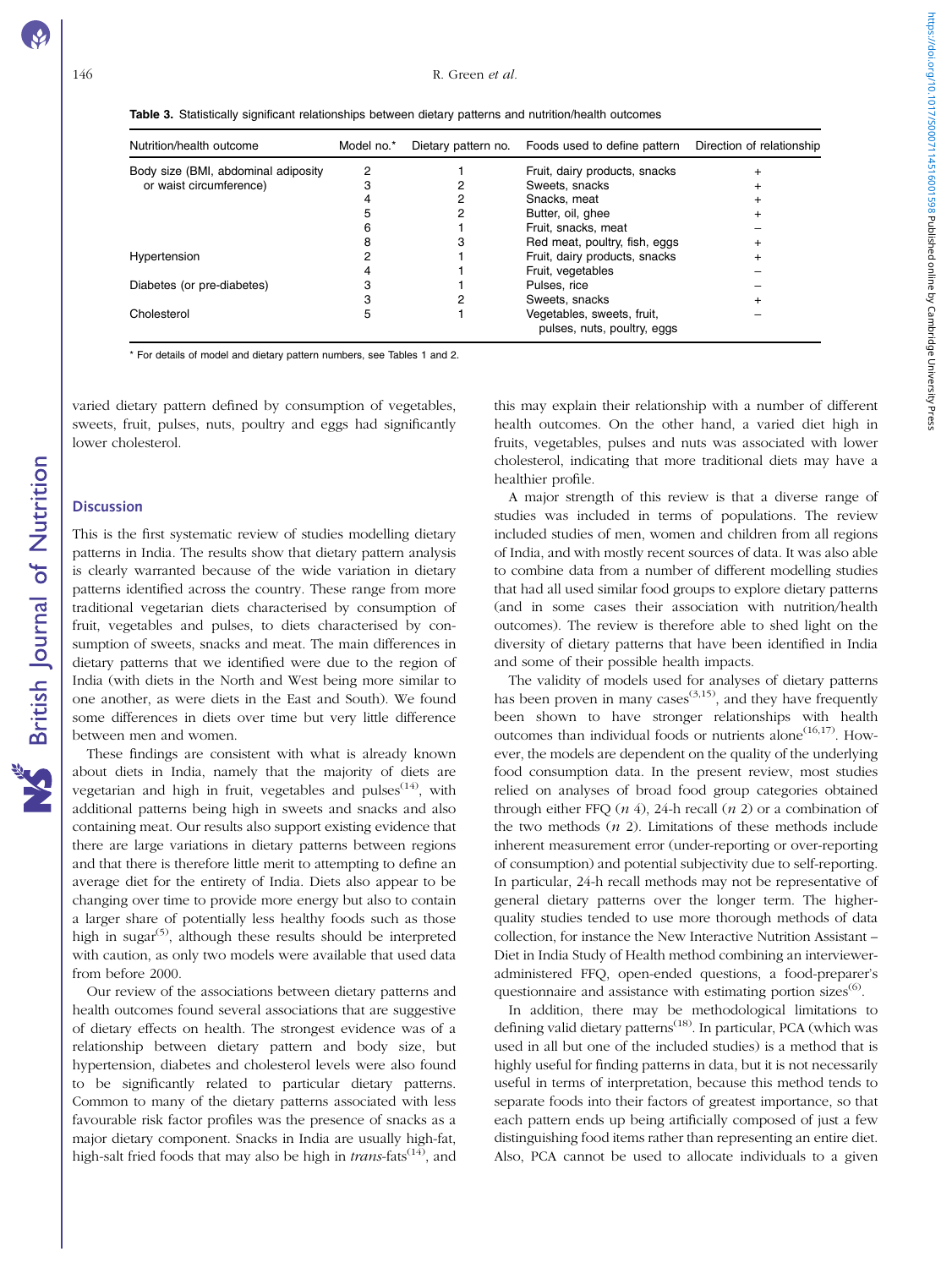<span id="page-5-0"></span>dietary pattern, and as such the mean levels of consumption of each food group in each pattern cannot be calculated<sup>(4)</sup>. It is possible to allocate individuals to patterns in PCA by rotating the factors orthogonally, but this was not done in all the included studies. Thus, the validity of the patterns produced is difficult to ascertain.

A possible improvement on this way of allocating individuals to dietary patterns would be to use a clustering method such as LCA (used by only one of the included models in this review). This can make the results easier to interpret, as the average consumption of each food group can be calculated for all dietary patterns, giving a more ready interpretation of the entire diet<sup>(4)</sup>. We would therefore recommend that future studies investigating dietary patterns consider using these methods as opposed to PCA for ease of interpretation, although these methods present their own challenges such as how to choose and label the most appropriate number of patterns, as this must be prespecified by the researcher.

The data available on nutrition and health outcomes and their links with dietary patterns were also limited, and we were therefore not able to draw firm conclusions about the relationships between Indian dietary patterns and health. However, the evidence on body size appears to point to the fact that emerging dietary patterns that include greater consumption of high-fat and high-sugar foods are linked with increasing obesity in particular, and potentially also hypertension and diabetes, whereas a more traditional diet, based on fruits, vegetables and pulses, may be linked to more positive NCD-related health outcomes. Future studies of Indian dietary patterns should seek to expand on these potential health impacts using high-quality dietary data and larger, more representative populations.

Finally, it is difficult to synthesise the results of models that have produced such divergent results. We were unable to find many commonalities between the patterns identified by the different studies, and this is most likely because of the huge variety in the numbers of food groups included and the data sources. Quantitative analysis was therefore impossible in this study. A more satisfactory option for future work would be to obtain the raw data from each study and pool these to create a single model of dietary patterns for all of India.

### Conclusion

This review has shown that dietary patterns in India are highly diverse, including traditional vegetarian patterns, those that incorporate high-fat, high-sugar foods and also meat. We also found large regional variations and some evidence of changes in patterns over time. The evidence of association between dietary patterns and nutrition or health impacts was sparse, but it did appear to indicate a relationship between patterns characterised by sweets, savoury snacks and meat and obesity, as well as potentially other CVD risk factors. However, the major limitations of data and methodology limit the conclusions that can be drawn from this work.

Future work would benefit from using larger and more representative food consumption data sets or to pool data from a number of sources in order to study the range of Indian

dietary patterns in more detail, but in the meantime this review provides evidence that important variability between diets within a country can be captured using dietary patterns studies, and that such studies can help identify important links between diet and disease. This will be useful for health and nutrition policymakers in determining how to target dietary interventions to reduce disease burdens.

## Acknowledgements

We would like to thank Dr Darren Dahly from University College Cork, who provided advice on methods of dietary patterns analysis and their relative merits.

This study forms part of the Sustainable and Healthy Diets in India (SAHDI) project supported by the Wellcome Trust Our Planet, Our Health programme (grant number 103932).

R. G. and A. D. D. designed the study and devised the research questions. R. G. and J. M. carried out the literature review and data analysis. R. G., J. M., E. J. M. J., S. A. and A. D. D. contributed to drafting the paper.

The authors declare that there are no conflicts of interest.

#### References

- 1. Vecchio MG, Paramesh EC, Paramesh H, et al. (2014) Types of food and nutrient intake in India: a literature review. Indian J Pediatr 81, Suppl. 1, 17-22.
- 2. Subramanyam MA, Kawachi I, Berkman LF, et al. (2010) Socioeconomic inequalities in childhood undernutrition in India: analysing trends between 1992 and 2005. PLoS ONE 5, e11392.
- 3. Moeller SJ, Reedy J, Millen AE, et al. (2006) Dietary patterns: challenges and opportunities in dietary patterns research. J Am Diet Assoc 107, 1233-1239.
- 4. Newby PK & Tucker KL (2004) Empirically derived eating patterns using factor or cluster analysis: a review. Nutr Rev 62, 177–203.
- 5. Popkin BM, Horton S, Kim S, et al. (2001) Trends in diet, nutritional status, and diet-related non-communicable diseases in China and India: the economic cost of the nutrition transition. Nutr Rev 59, 379–390.
- 6. Daniel CR, Prabhakaran D, Kapur K, et al. (2011) A crosssectional investigation of regional patterns of diet and cardiometabolic risk in India. Nutr J 10, 12.
- 7. Venkaiah K, Brahmam GN & Vijayaraghavan K (2011) Application of factor analysis to identify dietary patterns and use of factor scores to study their relationship with nutritional status of adult rural populations. J Health Popul Nutr 29, 327–338.
- 8. Chakraborty R, Bose K & Ulijaszek SJ (2009) Income level and food intake patterns among male Bengalee slum dwellers in Kolkata, India. Malays J Nutr 15, 19–25.
- 9. Ganguli D, Das N, Saha I, et al. (2011) Major dietary patterns and their associations with cardiovascular risk factors among women in West Bengal, India. Br J Nutr 105, 1520–1529.
- 10. Kehoe SH, Krishnaveni GV, Veena SR, et al. (2014) Diet patterns are associated with demographic factors and nutritional status in South Indian children. Matern Child Nutr 10, 145–158.
- 11. Padmadas SS, Dias JG & Willekens FJ (2006) Disentangling women's responses on complex dietary intake patterns from an Indian cross-sectional survey: a latent class analysis. Public Health Nutr **9**, 204-211.

https://doi.org/10.1017/S0007114516001598 Published online by Cambridge University Press